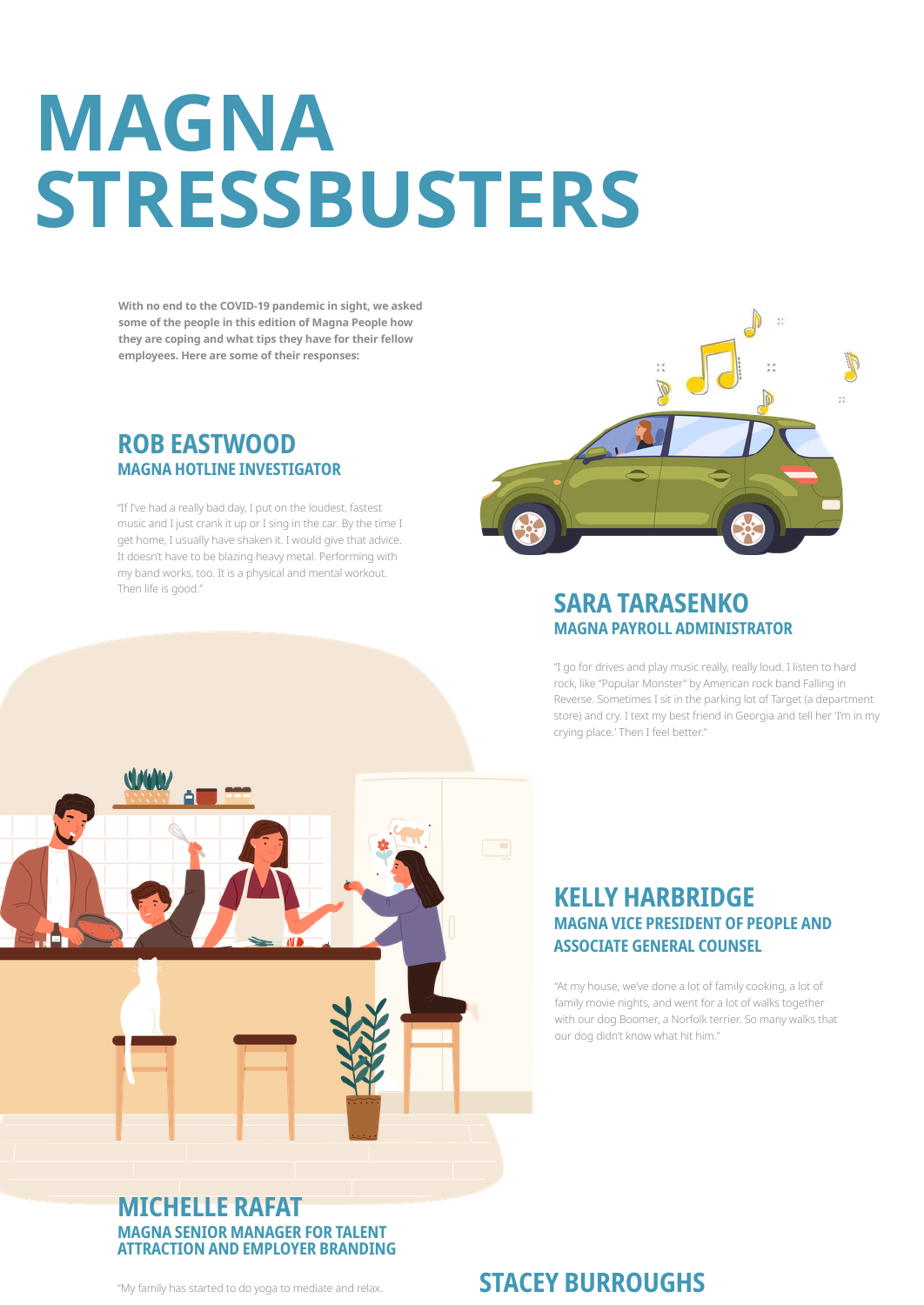We've got yoga pants, blocks and mats. Just breathing is great. All four of us do it at the same time. We have our mats lined up. It's our family thing. And because of the Netflix series The Queen's Gambit we've taken up chess."

#### **MAGNA LIGHTING GLOBAL DIRECTOR OF SALES**

"I've reconnected with a lot of my girlfriends from high school. We are doing Zoom calls and we're talking about when this ends making some trips together. We are all at different stages of career and family. It's been one of my stress relievers for sure."

## **ANDREW BARROW MAGNA EMPLOYEE ADVOCATE PROGRAM MANAGER**

"My son Damon and I have a regular workout routine that we've been tweaking and formulating. We do a 30-minute pure body-weight workout. He's a budding football player, so he needs to stay in shape. We've also had family documentary nights. There are a ton of great documentaries out there. We've watched one about Tiger Woods and another about Michael Jordan. The family is together, and there's a little bit of education in it, too."

### **SHAUN HINTZ ASSISTANT GENERAL MANAGER MAGNA ENGINEERED GLASS**

"We bought a hot tub. There are no electronics, and it's become a place where my family can talk. We're also big with game nights. We play card games and board games. My husband taught us how to play Axis and Allies over three days. For me, I work out. I'm an early riser. From 6-6:30 a.m. I do a cardio and strength-based workout."





## **PARSINEE PRATOOMHUAL ASSISTANT HR MANAGER COSMA THAILAND**

"I love cleaning the house. It's my therapy right now. I've been organizing and donating items to charity - good things. The pandemic made me ask, 'Why do I want to collect a ton of things?' It's better to give them away."